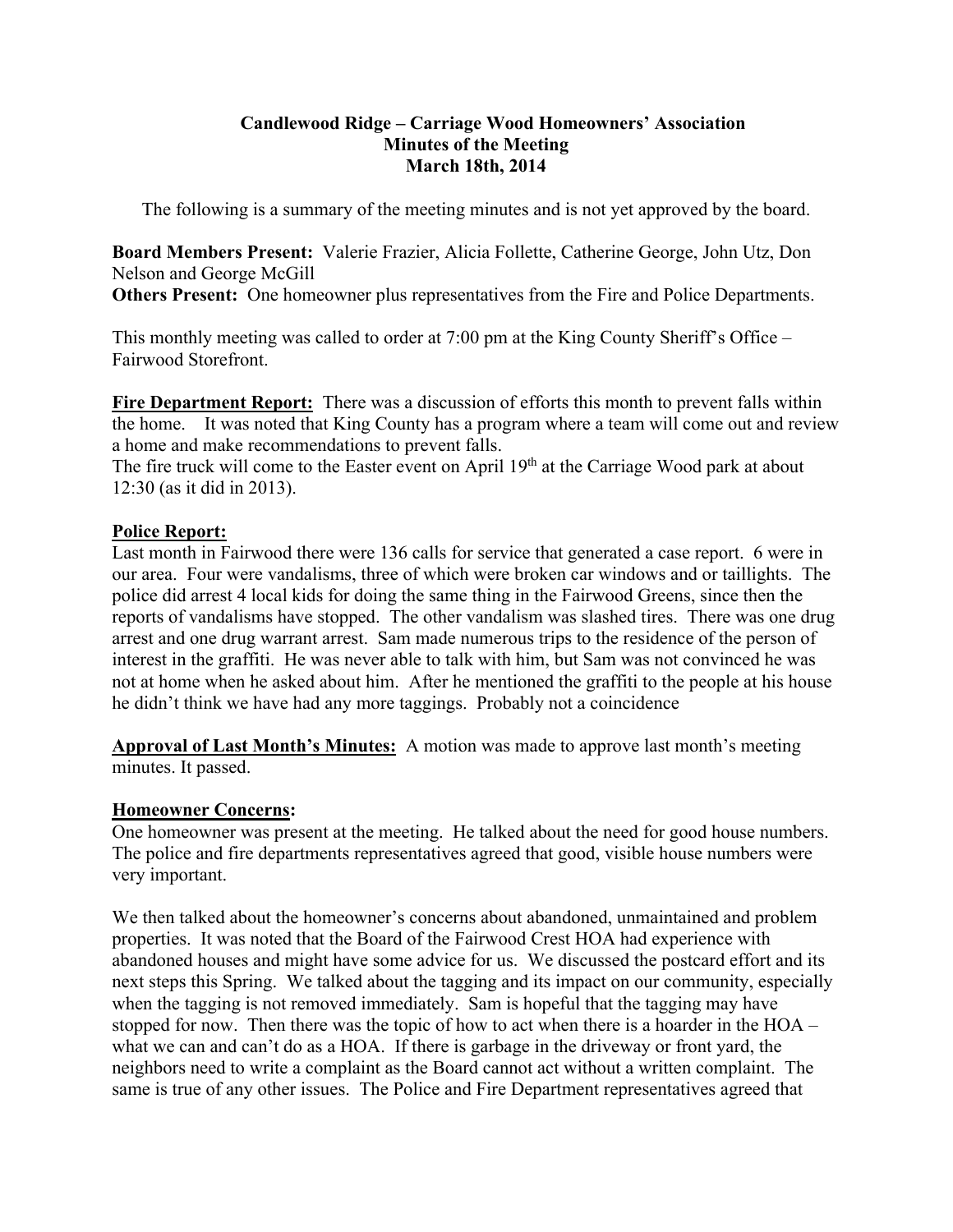hoarder's houses were a problem when they get a call and they may not be able to fight a fire within a house that is too full due to the danger to the firefighters.

The homeowner talked about his mail having been stolen and was advised to look into a locking mail box cluster. The HOA has a standard for locking mail boxes clusters.

# **New web site:**

Catherine was having problems updating the new web site. John will review the issues and Catherine may spend an hour with the web developer to learn how to upload documents and link them into the web site. We should work out what the issues are and have a plan of attacking them by April  $1<sup>st</sup>$ .

## **Committee Reports:**

## **Treasurer's Report:**

The budget was quickly reviewed for changes that might be needed.

# **ACC Report:**

ACC requests were: 1 garage door 1 fence replacement 1 house paint

# **Common Areas Maintenance Report:**

- Reminder to all Homeowners It is our responsibility (Not King County's) to keep the street drains clear. Please clear the debris and leaves from the drains by your house and at the ends of your street.
- We continue to have branches and trees fall onto the paths at CR Park. Please contact me at commonareas@crcwhoa.org or call 425-738-8611 #80 and leave a message if you notice any trees or branches at either park or any of the Common areas or entrances.
- Reminder all dogs must be on leash this is a King County Law as well as our policy in our HOA Parks.
- King County Sheriff Patrols and requests will now be coordinated by the CAM Chair and monthly reports will be submitted before each monthly meeting. Please contact the Board with any areas of concern and we will do our best to accommodate. We have dropped patrol hrs to 12 hrs per month for the Winter.
- Canber applied weed and feed and moss control at all Common Areas.
- I noticed at CR Park what appears to be rain water running from a broken pipe from a street drain. I have contacted King County street water runoff Dept. and they are sending someone out to investigate.
- We intend on starting the modification/repair of our 2 Islands in the next month or 2. First step is the clearing of dirt and any plants in the section we are removing. I am meeting with Canber to let him know what we want done and when it can be done so we can arrange to new curbing and asphalt.
- Please keep a watch for suspicious Activity and call 911 **Reminder:** Our parks are private parks which exist for the use and enjoyment of HOA residents, their families and guests. They are not public parks. Our park usage rules apply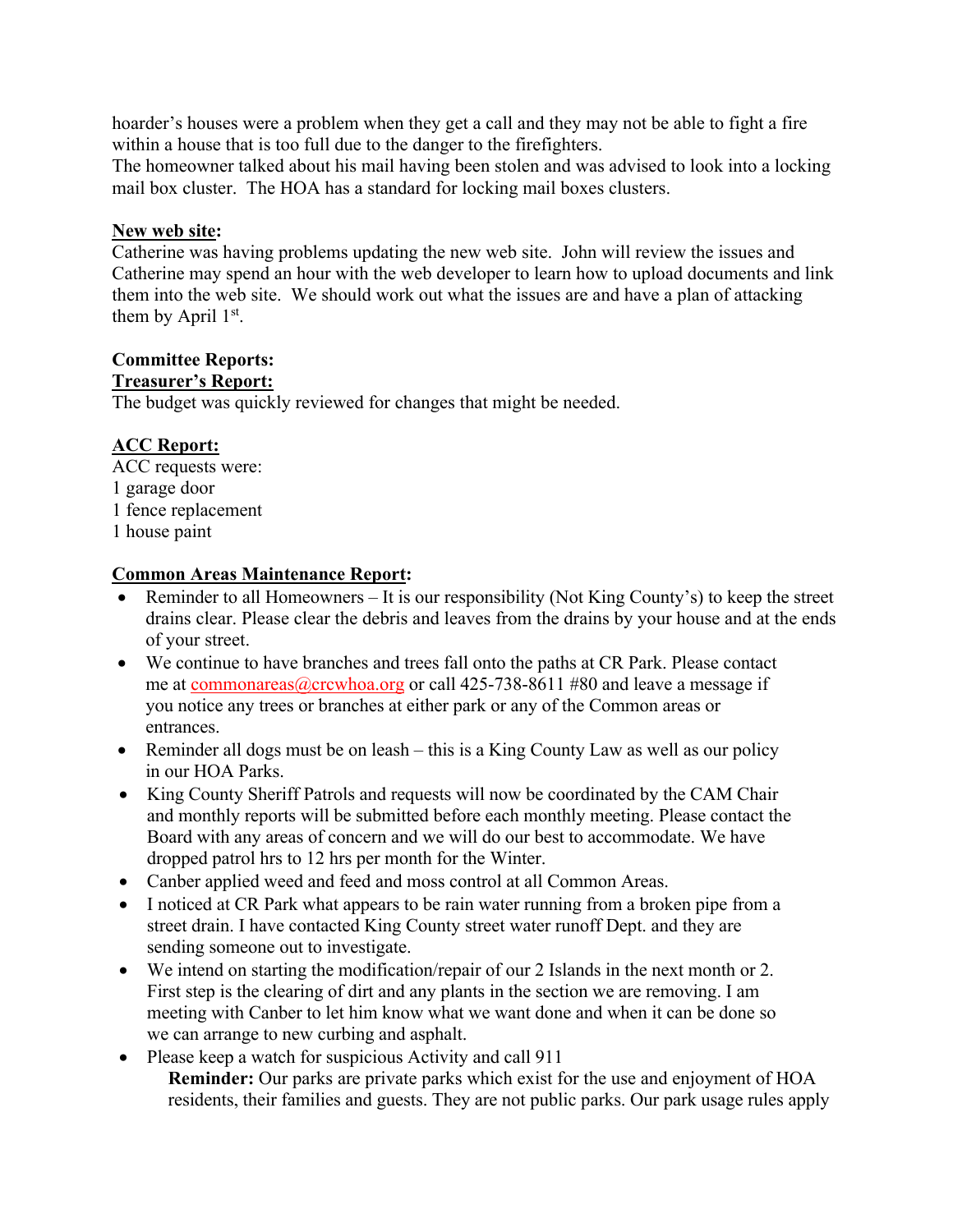to everyone. Following are some of the rules that have been established to maximize safety, and minimize liability and maintenance cost:

A. Park Hours: 9:00 am to dusk.

B. No Smoking, alcohol, drugs, loud music, golfing, motorized vehicles or **Fireworks**  are allowed.

C. Animals must be leashed and owners are responsible for cleaning up after their animals.

#### **Cul-de-Sac Committee**

No report this month. See mention in CAM report above.

## **Complaints Negotiations Report:**

No report this month.

## **Capital Improvement Committee:**

Please contact the board if you have any ideas for Capital Improvements.

## **Legal and Insurance Report:**

We brought up the question of what should we do if we get legal permission to fix up a property that is in dire need of work. We talked about having Canber clean up the front yard, remove moss from the driveway, repair the fence on one side, drain the pool, remove the broken gutter and board up the broken window. We have not yet decided on whether we should cover the pool. We are concerned about someone falling in it but we cannot do anything that would damage the pool more than it is already damaged. And we do not want to have to go back in and spend yet more money even though the cost will be passed on to the homeowner.

#### **Nominating Committee**

John Utz is chair, Catherine George is a member. There is one old open Board position. There will be two Board positions up for reelection in 2015. If you are interested in serving on the Board, please contact a Board member or attend a monthly meeting.

#### **Old Business:**

No old business

#### **New Business:**

We need to determine who is responsible for trees that are in homeowner's yeard whose roots are damaging the road. George will investigate.

Roles for the 2014 HOA Board Members

| Valerie Frazier  | President                                 |
|------------------|-------------------------------------------|
| John Utz         | Nominating Committee Chair/Vice President |
| Alicia Follette  | Complaints                                |
| George McGill    | Common Areas Chair/Cul-de-sac Chair       |
| Don Nelson       | Legal and Insurance/Treasurer             |
| Catherine George | <b>ACC/Web Master/Reporting Secretary</b> |